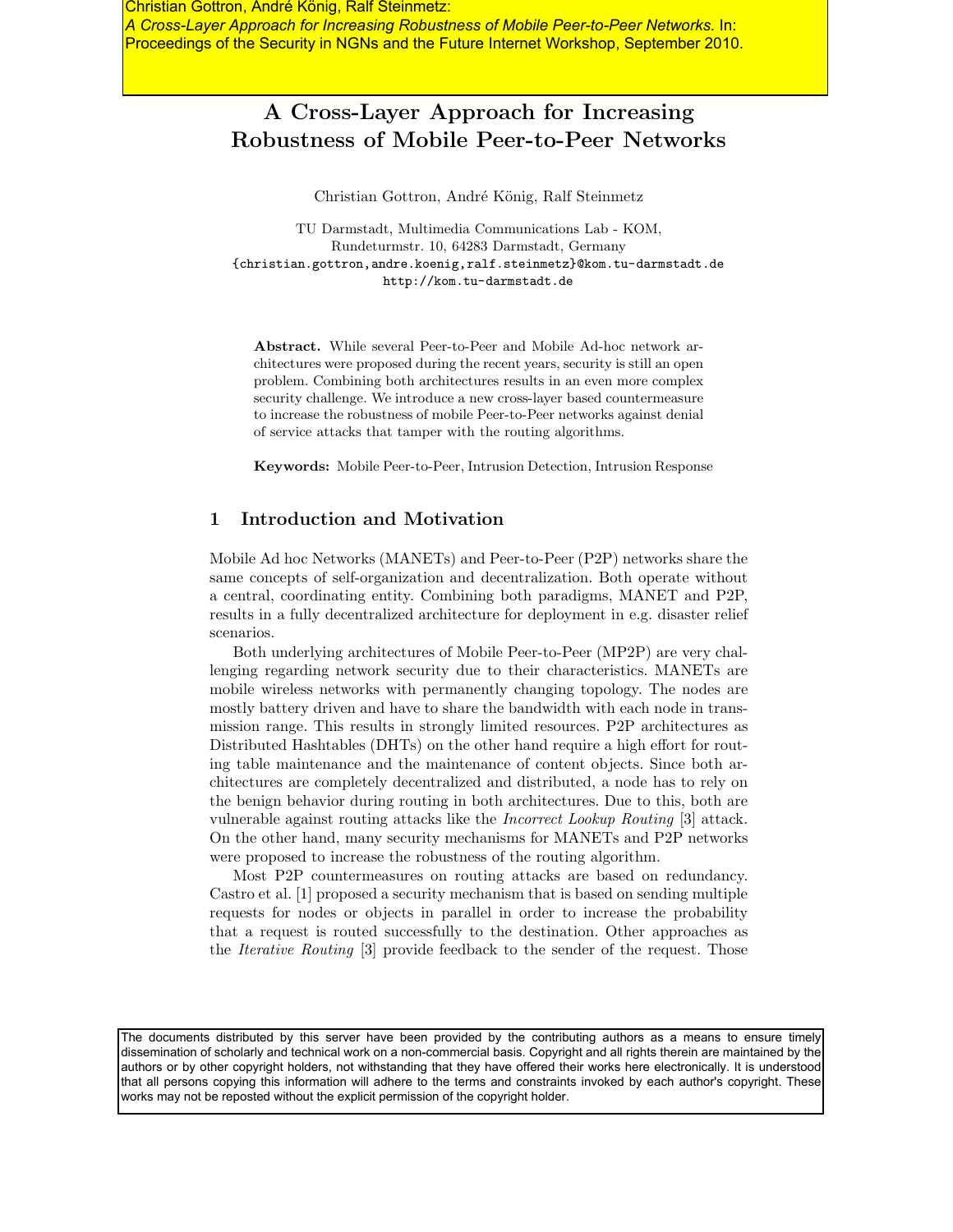countermeasures are efficient when sufficient bandwidth is available. Using those countermeasures in a scenario with a MANET underlay may not be efficient due to the bandwidth limitations of the MANET underlay. On the other hand, MANET countermeasures are based on different approaches as cryptography, trust-based systems and observation of neighbor nodes. These are still sufficient in MP2P networks as the overlay does not introduce new implications to underlay mechanisms. Yet, those countermeasures can be extended by providing crosslayer information to the upper layers and, thus, increase the robustness of the overlay, too. Therefore, we propose a novel cross-layer countermeasure which we explain at the example of the *Incorrect Lookup Routing* as an attack that has a high impact on network reliability. Our countermeasure is assumed to require less resources than traditional P2P security mechanisms.

## **2 Cross-Layer Approach**

For coping with the challenging conditions in MP2P systems with respect to security, we can take an advantage of the wireless data transmission, as nodes are able to observe the behavior of other nodes in transmission range. The Watchdog [2] countermeasure is based on those observations. This security mechanism was proposed to use the promiscuous mode of wireless cards in order to overhear sent messages by neighbors. Watchdog is able to detect whenever a node in transmission range receives but does not forward a message and estimates the trustworthiness of the nodes in transmission range based on this information. Though, Watchdog considers underlay behavior only and is unaware of the application and the upper layer protocols. We are able to benefit from those observations in the overlay as well by providing cross-layer information to the upper layers.

As mentioned in the previous section, we assume that the robustness of the underlay can still be maintained by the MANET countermeasures. In order to provide robustness for the MP2P overlay, we propose a security mechanism similar to Watchdog. By observing request messages sent and received by nodes in transmission range, we should be able to identify malicious nodes. Detection of malicious behavior is based on the unique identifier of each overlay node and the recursive behavior of the DHT routing algorithm. On one hand, we are able to identify dropped requests by malicious nodes by comparing the identifier of the malicious node with the destination of the request. On the other hand, we can detect an incorrect request by comparing the identifier of the malicious node with the identifier of the proposed next overlay node. Most DHT routing algorithms provide strict rules on how the next hop overlay node has to be selected. Whenever a next hop overlay node does not comply to these rules, a malicious behavior can be assumed. To detect malicious nodes, we require on one hand information provided by the lower layers such as the overheard messages themselves and, further, we require the knowledge on the overlay routing algorithm and the overlay identifiers. Therefore, a cross-layer communication is required. To respond to an attack identified, a new routing can be initiated by the node